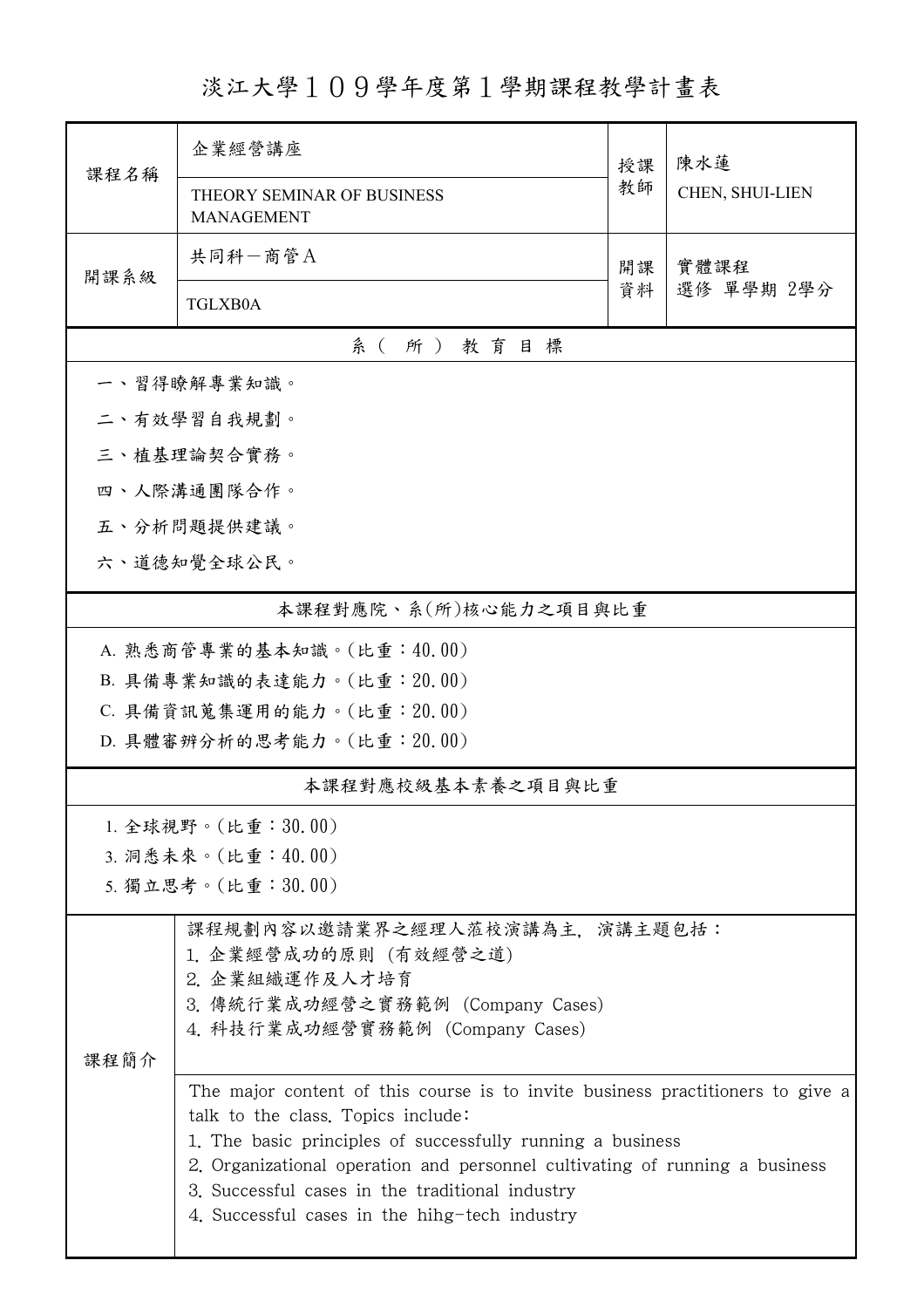## 本課程教學目標與認知、情意、技能目標之對應

將課程教學目標分別對應「認知(Cognitive)」、「情意(Affective)」與「技能(Psychomotor)」 的各目標類型。

一、認知(Cognitive):著重在該科目的事實、概念、程序、後設認知等各類知識之學習。

二、情意(Affective):著重在該科目的興趣、倫理、態度、信念、價值觀等之學習。

三、技能(Psychomotor):著重在該科目的肢體動作或技術操作之學習。

| 序<br>號         | 教學目標(中文)                          |                |            | 教學目標(英文)                                                                                                      |                             |  |  |  |  |
|----------------|-----------------------------------|----------------|------------|---------------------------------------------------------------------------------------------------------------|-----------------------------|--|--|--|--|
| $\mathbf{1}$   | 透過成功的企業經理人或學者演<br>講、使學生瞭解管理工作的實務面 |                |            | To familiarize students with management practices<br>through speeches given by successful business<br>persons |                             |  |  |  |  |
|                |                                   |                |            | 教學目標之目標類型、核心能力、基本素養教學方法與評量方式                                                                                  |                             |  |  |  |  |
| 序號             | 目標類型                              | 院、系(所)<br>核心能力 | 校級<br>基本素養 | 教學方法                                                                                                          | 評量方式                        |  |  |  |  |
| $\mathbf{1}$   | 認知                                | <b>ABCD</b>    | 135        | 講述、討論                                                                                                         | 報告(含口頭、書<br>面)、活動參與、出席<br>率 |  |  |  |  |
|                | 授課進度表                             |                |            |                                                                                                               |                             |  |  |  |  |
| 週次             | 日期起訖                              |                |            | 內 容 (Subject/Topics)                                                                                          | 備註                          |  |  |  |  |
| $\overline{1}$ | $109/09/14$ ~<br>109/09/20        | 教師授課:學校能教你甚麼?  |            |                                                                                                               |                             |  |  |  |  |
| $\overline{2}$ | $109/09/21$ ~<br>109/09/27        | 教師授課:成功企業品牌    |            |                                                                                                               |                             |  |  |  |  |
| 3              | $109/09/28$ ~<br>109/10/04        | 中秋彈性放假         |            |                                                                                                               |                             |  |  |  |  |
| $\overline{4}$ | $109/10/05$ ~<br>109/10/11        | 國慶補假           |            |                                                                                                               |                             |  |  |  |  |
| 5              | $109/10/12$ ~<br>109/10/18        | 企業演講           |            |                                                                                                               |                             |  |  |  |  |
| 6              | $109/10/19$ ~<br>109/10/25        | 企業演講           |            |                                                                                                               |                             |  |  |  |  |
| 7              | $109/10/26$ ~<br>109/11/01        | 企業演講           |            |                                                                                                               |                             |  |  |  |  |
| 8              | $109/11/02$ ~<br>109/11/08        | 企業演講           |            |                                                                                                               |                             |  |  |  |  |
| 9              | $109/11/09$ ~<br>109/11/15        | 企業演講           |            |                                                                                                               |                             |  |  |  |  |
| 10             | $109/11/16$ ~<br>109/11/22        | 期中考試週          |            |                                                                                                               |                             |  |  |  |  |
| 11             | $109/11/23$ ~<br>109/11/29        | 企業演講           |            |                                                                                                               |                             |  |  |  |  |
| 12             | $109/11/30$ ~<br>109/12/06        | 企業演講           |            |                                                                                                               |                             |  |  |  |  |
| 13             | $109/12/07$ ~<br>109/12/13        | 企業演講           |            |                                                                                                               |                             |  |  |  |  |